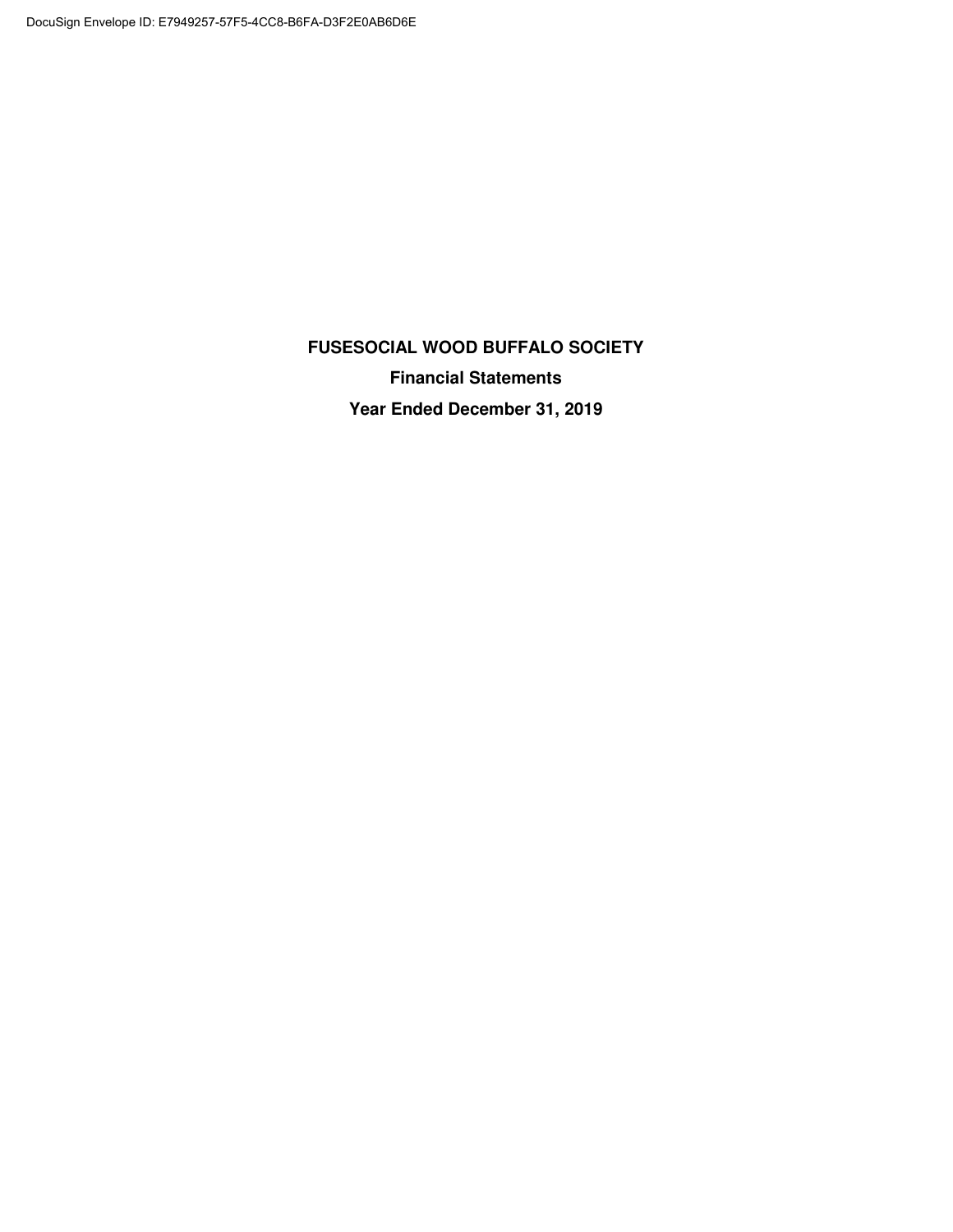|                                        | Page     |
|----------------------------------------|----------|
| <b>INDEPENDENT AUDITOR'S REPORT</b>    | $1 - 2$  |
| <b>FINANCIAL STATEMENTS</b>            |          |
| Statement of Revenues and Expenditures | 3        |
| <b>Statement of Financial Position</b> | 4        |
| Statement of Changes in Net Assets     | 5        |
| <b>Statement of Cash Flows</b>         | 6        |
| Notes to Financial Statements          | $7 - 11$ |
| Partnerships (Schedule 1)              | 12       |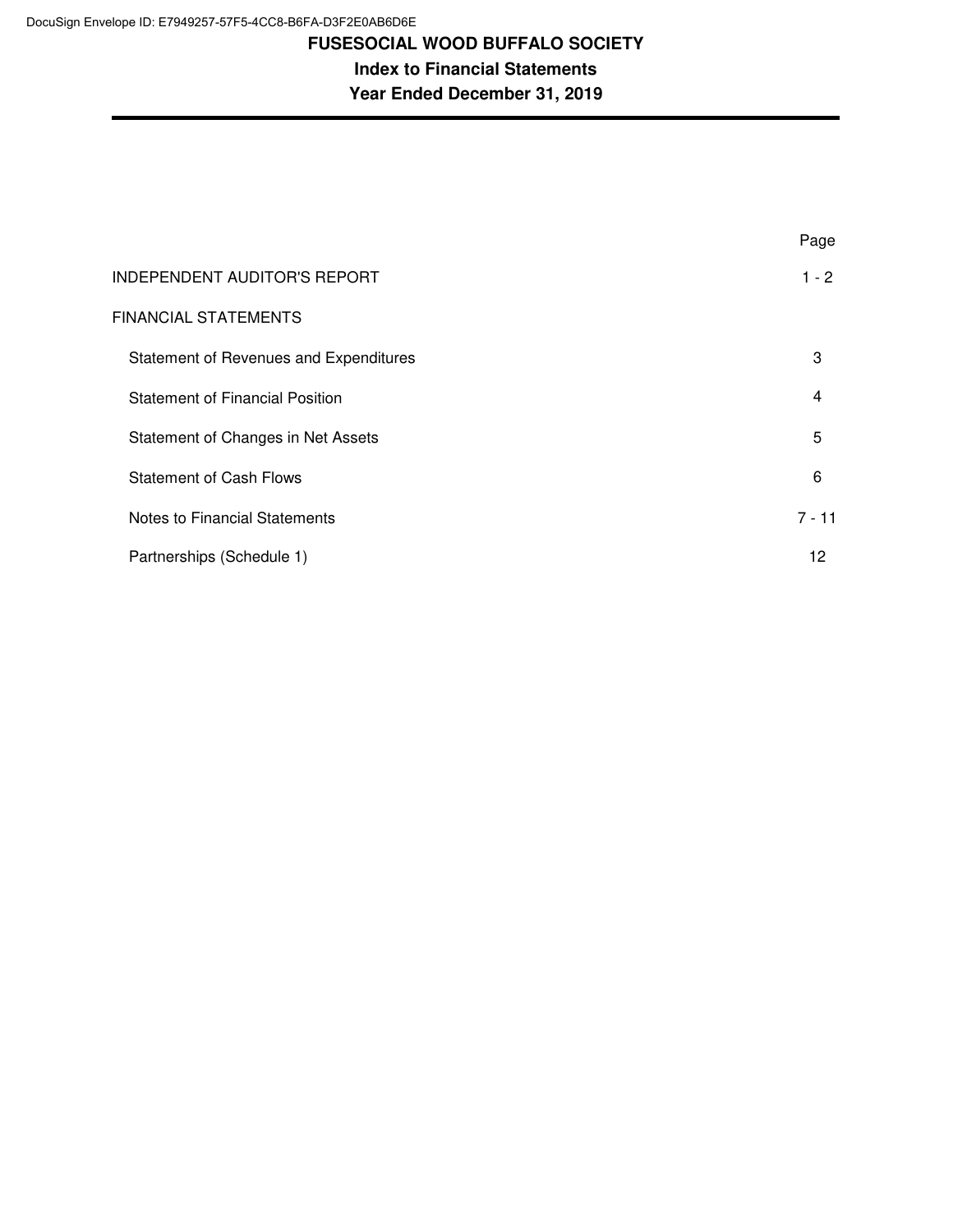# **INDEPENDENT AUDITOR'S REPORT**

To the Members of FuseSocial Wood Buffalo Society

### **Opinion**

We have audited the financial statements of FuseSocial Wood Buffalo Society (the Society), which comprise the statement of financial position as at December 31, 2019, and the statements of revenues and expenditures, changes in net assets and cash flows for the year then ended, and notes to the financial statements, including a summary of significant accounting policies.

In our opinion, the accompanying financial statements present fairly, in all material respects, the financial position of the Society as at December 31, 2019, and the results of its operations and cash flows for the year then ended in accordance with Canadian accounting standards for not-for-profit organizations (ASNPO).

### Basis for Opinion

We conducted our audit in accordance with Canadian generally accepted auditing standards. Our responsibilities under those standards are further described in the Auditor's Responsibilities for the Audit of the Financial Statements section of our report. We are independent of the Society in accordance with ethical requirements that are relevant to our audit of the financial statements in Canada, and we have fulfilled our other ethical responsibilities in accordance with these requirements. We believe that the audit evidence we have obtained is sufficient and appropriate to provide a basis for our opinion.

### Other Matter

The financial statements for the year ended December 31, 2018 were audited by another auditor who expressed a qualified opinion on those financial statements on May 14, 2019 as the Society derives some of their revenue from fundraising activities the completeness of which is not susceptible of satisfactory audit verification. Accordingly, their verification of these revenues was limited to the amounts recorded in the records of the Society and they were not able to determine whether any adjustments might be necessary to contributions, excess of revenues over expenses, current assets and net assets.

### Responsibilities of Management and Those Charged with Governance for the Financial Statements

Management is responsible for the preparation and fair presentation of the financial statements in accordance with ASNPO, and for such internal control as management determines is necessary to enable the preparation of financial statements that are free from material misstatement, whether due to fraud or error.

In preparing the financial statements, management is responsible for assessing the Society's ability to continue as a going concern, disclosing, as applicable, matters related to going concern and using the going concern basis of accounting unless management either intends to liquidate the Society or to cease

(continues)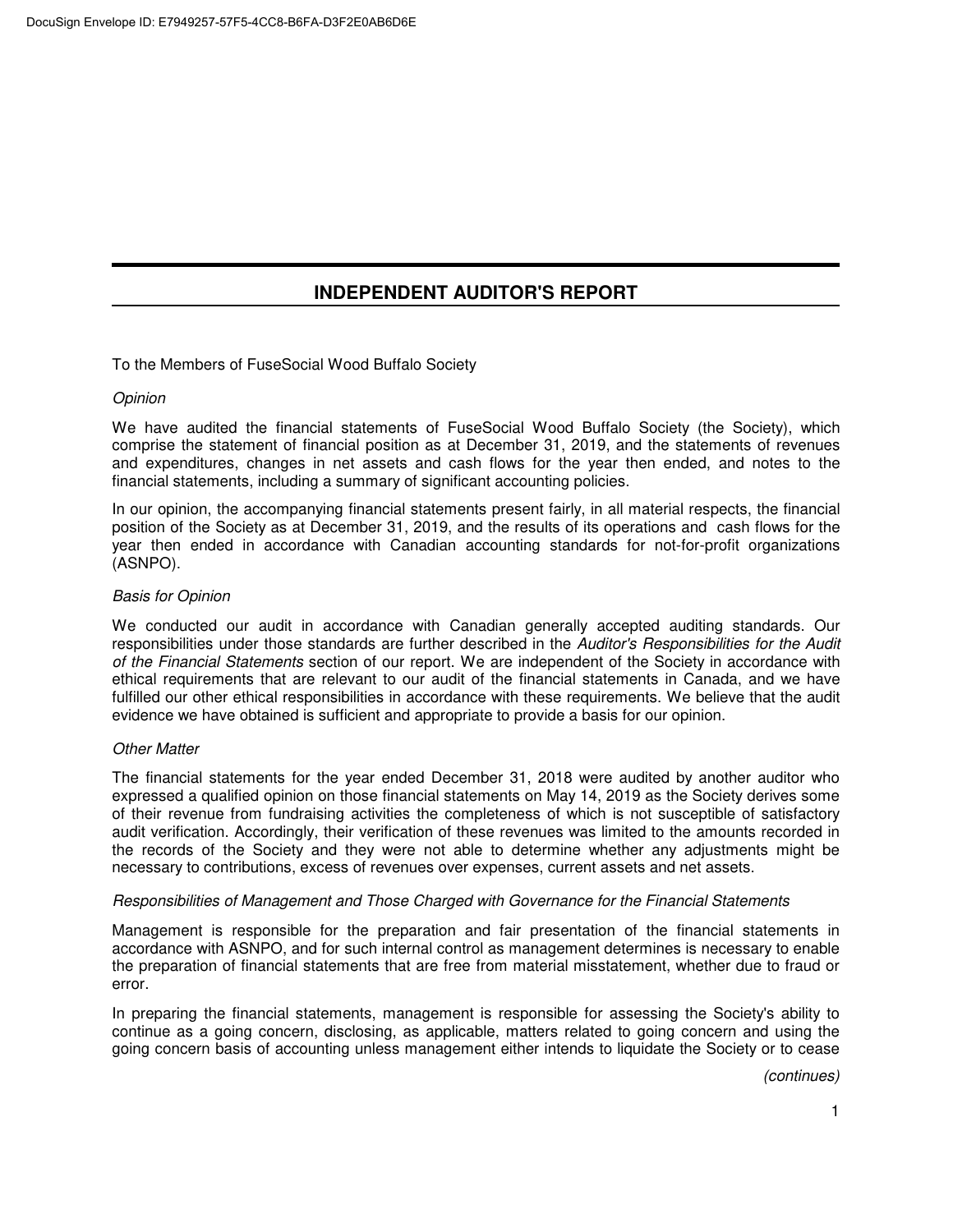Independent Auditor's Report to the Members of FuseSocial Wood Buffalo Society (continued)

operations, or has no realistic alternative but to do so.

Those charged with governance are responsible for overseeing the Society's financial reporting process.

#### Auditor's Responsibilities for the Audit of the Financial Statements

Our objectives are to obtain reasonable assurance about whether the financial statements as a whole are free from material misstatement, whether due to fraud or error, and to issue an auditor's report that includes our opinion. Reasonable assurance is a high level of assurance, but is not a guarantee that an audit conducted in accordance with Canadian generally accepted auditing standards will always detect a material misstatement when it exists. Misstatements can arise from fraud or error and are considered material if, individually or in the aggregate, they could reasonably be expected to influence the economic decisions of users taken on the basis of these financial statements.

As part of an audit in accordance with Canadian generally accepted auditing standards, we exercise professional judgment and maintain professional skepticism throughout the audit. We also:

- Identify and assess the risks of material misstatement of the financial statements, whether due to fraud or error, design and perform audit procedures responsive to those risks, and obtain audit evidence that is sufficient and appropriate to provide a basis for our opinion. The risk of not detecting a material misstatement resulting from fraud is higher than for one resulting from error, as fraud may involve collusion, forgery, intentional omissions, misrepresentations, or the override of internal control.
- Obtain an understanding of internal control relevant to the audit in order to design audit procedures that are appropriate in the circumstances, but not for the purpose of expressing an opinion on the effectiveness of the Society's internal control.
- Evaluate the appropriateness of accounting policies used and the reasonableness of accounting estimates and related disclosures made by management.
- Conclude on the appropriateness of management's use of the going concern basis of accounting and, based on the audit evidence obtained, whether a material uncertainty exists related to events or conditions that may cast significant doubt on the Society's ability to continue as a going concern. If we conclude that a material uncertainty exists, we are required to draw attention in our auditor's report to the related disclosures in the financial statements or, if such disclosures are inadequate, to modify our opinion. Our conclusions are based on the audit evidence obtained up to the date of our auditor's report. However, future events or conditions may cause the Society to cease to continue as a going concern.
- Evaluate the overall presentation, structure and content of the financial statements, including the disclosures, and whether the financial statements represent the underlying transactions and events in a manner that achieves fair presentation.

We communicate with those charged with governance regarding, among other matters, the planned scope and timing of the audit and significant audit findings, including any significant deficiencies in internal control that we identify during our audit.

Galler Company

Edmonton, Alberta **PROFESSIONAL CORPORATION** April 30, 2020 CHARTERED PROFESSIONAL ACCOUNTANTS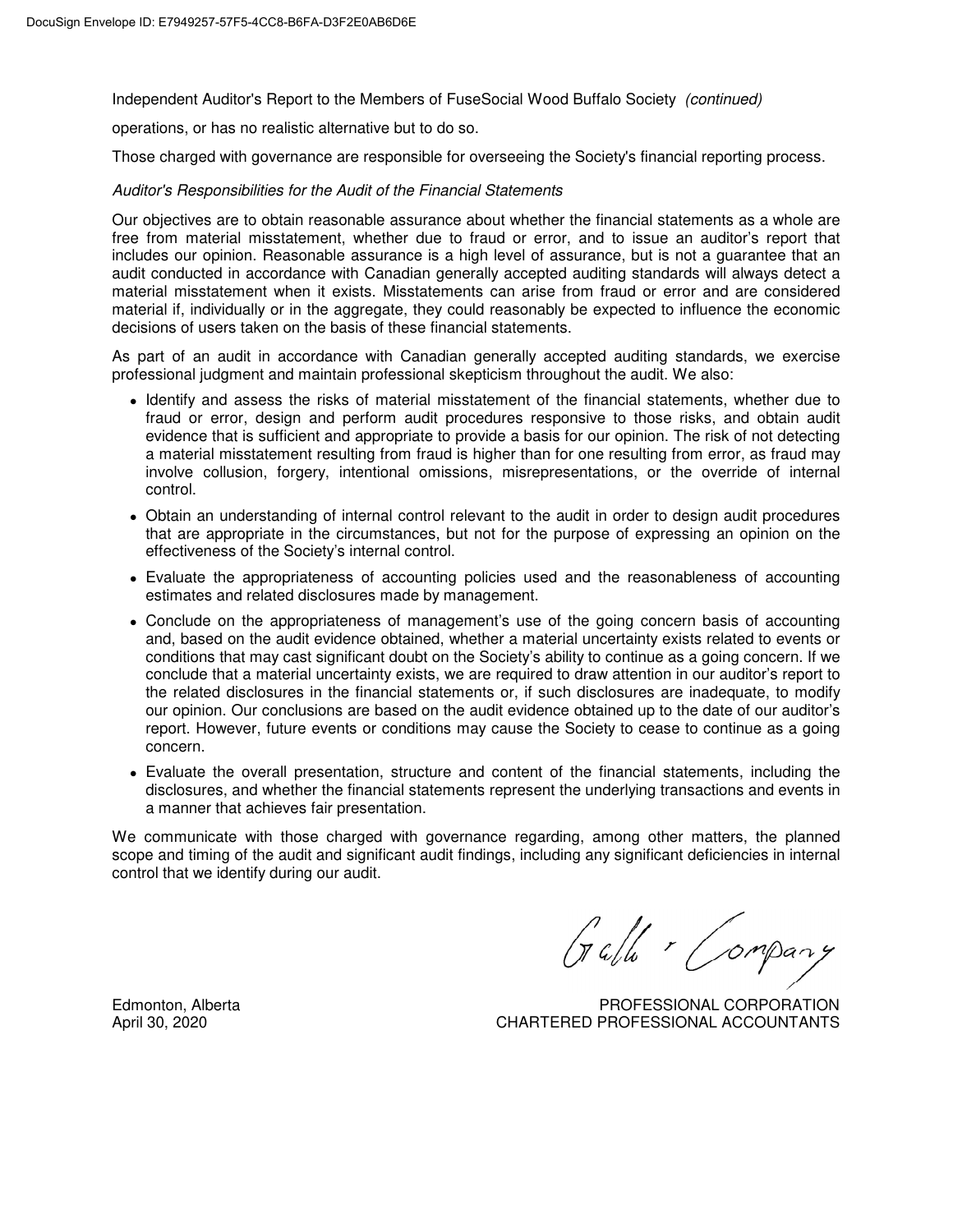**Statement of Revenues and Expenditures**

**Year Ended December 31, 2019**

|                                                         | 2019            | 2018            |
|---------------------------------------------------------|-----------------|-----------------|
|                                                         |                 |                 |
| <b>REVENUES</b>                                         |                 |                 |
| Donations and grants                                    | \$<br>1,108,726 | \$<br>1,263,794 |
| Events and program fees                                 | 24,306          | 31,254          |
| Sponsorships                                            | 12,132          | 32,000          |
| Partnerships (Schedule 1)                               |                 | 42,580          |
|                                                         | 1,145,164       | 1,369,628       |
| <b>EXPENSES</b>                                         |                 |                 |
| Salaries and wages                                      | 592,920         | 607,994         |
| Program and event expenses                              | 130,651         | 86,571          |
| Subcontractors and consultants                          | 98,905          | 262,410         |
| Program facilitator travel                              | 53,809          | 42,221          |
| Advertising and promotion                               | 51,552          | 38,639          |
| Facility rental and catering                            | 49,673          | 45,900          |
| Rent                                                    | 46,355          | 132,837         |
| Licenses and fees                                       | 45,372          | 1,174           |
| Professional fees                                       | 26,926          | 29,248          |
| Professional development                                | 13,326          | 4,918           |
| Office                                                  | 10,649          | 24,413          |
| Volunteer recognition                                   | 8,434           | 2,869           |
| Insurance                                               | 2,786           | 4,417           |
| Telephone                                               | 1,836           | 10,839          |
| Amortization                                            | 891             | 1,981           |
| Interest and bank charges                               | 663             | 1,393           |
| Staff recognition                                       |                 | 657             |
| Partnerships (Schedule 1)                               | $\blacksquare$  | 42,244          |
|                                                         | 1,134,748       | 1,340,725       |
| <b>EXCESS OF REVENUES OVER EXPENSES FROM OPERATIONS</b> | 10,416          | 28,903          |
|                                                         |                 |                 |
| <b>OTHER INCOME</b>                                     |                 |                 |
| Interest income                                         | 1,065           | 819             |
| Loss on disposal of equipment                           | $\blacksquare$  | (55, 490)       |
|                                                         | 1,065           | (54, 671)       |
| <b>EXCESS (DEFICIENCY) OF REVENUES OVER EXPENSES</b>    | \$<br>11,481    | \$<br>(25, 768) |
|                                                         |                 |                 |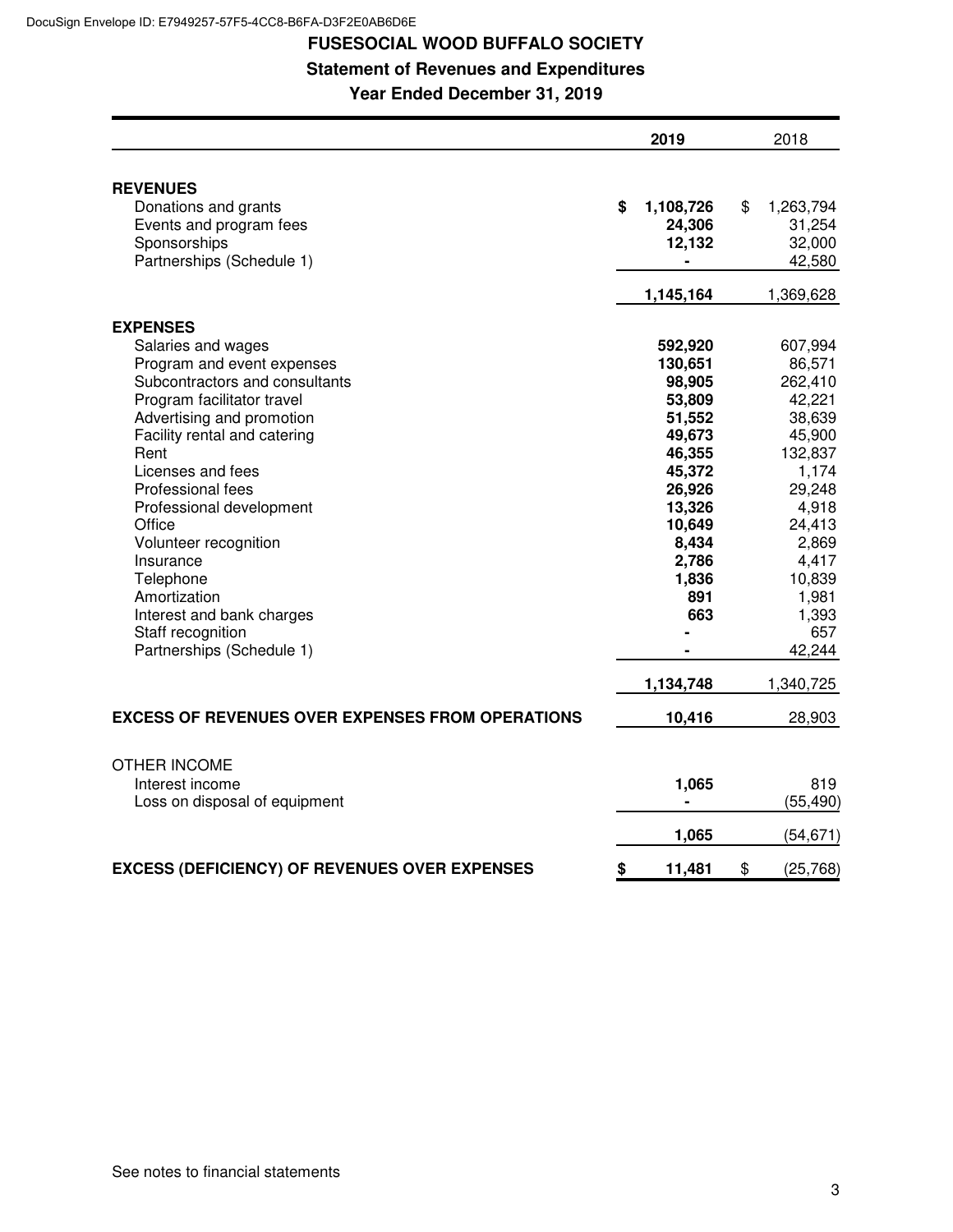**Statement of Financial Position**

**December 31, 2019**

|                                                                                                                                     | 2019                                                   | 2018                                                  |
|-------------------------------------------------------------------------------------------------------------------------------------|--------------------------------------------------------|-------------------------------------------------------|
| <b>ASSETS</b>                                                                                                                       |                                                        |                                                       |
| <b>CURRENT</b><br>Cash<br>Contributions receivable<br>Goods and services tax recoverable<br>Prepaid expenses                        | \$<br>412,973<br>9,360<br>10,150<br>6,320              | \$<br>342,042<br>16,486<br>12,528<br>11,924           |
|                                                                                                                                     | 438,803                                                | 382,980                                               |
| EQUIPMENT (Note 3)                                                                                                                  | 729                                                    | 1,621                                                 |
| RESTRICTED CASH (Note 5)                                                                                                            | 112,307                                                | 111,486                                               |
| RESTRICTED TERM DEPOSIT (Notes 4, 5)                                                                                                | 15,206                                                 | 15,115                                                |
|                                                                                                                                     | \$<br>567,045                                          | \$<br>511,202                                         |
| <b>LIABILITIES AND NET ASSETS</b><br><b>CURRENT</b>                                                                                 |                                                        |                                                       |
| Accounts payable and accrued liabilities<br>Wages payable<br>Employee deductions payable<br>Deferred contributions (Note 6)         | \$<br>25,551<br>19,381<br>12,107<br>255,086<br>312,125 | \$<br>31,703<br>15,249<br>9,799<br>211,012<br>267,763 |
| <b>NET ASSETS</b>                                                                                                                   |                                                        |                                                       |
| General (unrestricted)<br>Invested in equipment fund (internally restricted)<br>Operational deficiency fund (internally restricted) | 126,678<br>729<br>127,513<br>254,920                   | 115,217<br>1,621<br>126,601<br>243,439                |
|                                                                                                                                     | \$<br>567,045                                          | \$<br>511,202                                         |

LEASE COMMITMENTS (Note 7)

| ON BEHALS FOR THE BOARD |          |
|-------------------------|----------|
| 5AE8A431F7834CA         | Director |
|                         | Director |

See notes to financial statements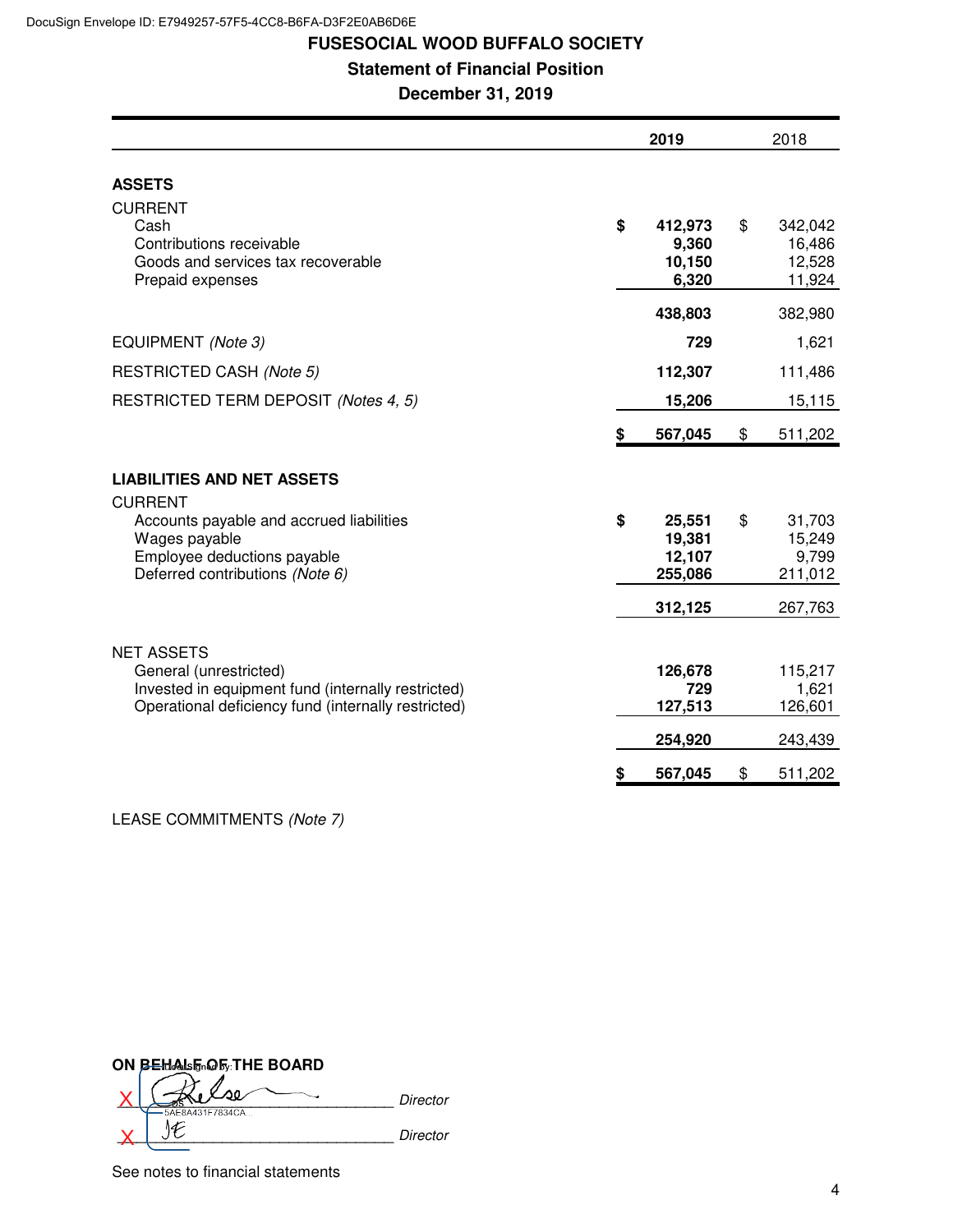# **FUSESOCIAL WOOD BUFFALO SOCIETY Statement of Changes in Net Assets**

## **Year Ended December 31, 2019**

|                                                                                                     | General<br>(unrestricted) | Invested in<br>Equipment<br>Fund<br>(internally<br>restricted) | Operational<br>Deficiency<br>Fund<br>(internally<br>restricted) | 2019          |      | 2018      |
|-----------------------------------------------------------------------------------------------------|---------------------------|----------------------------------------------------------------|-----------------------------------------------------------------|---------------|------|-----------|
| <b>NET ASSETS -</b><br><b>BEGINNING OF</b><br><b>YEAR</b><br>Excess (deficiency) of<br>revenue over | \$<br>115,217 \$          | 1,621                                                          | \$<br>126,601                                                   | \$<br>243,439 | \$   | 269,207   |
| expenses<br>Interfund transfer                                                                      | 10,569<br>892             | (892)                                                          | 912                                                             | 11,481        |      | (25, 768) |
| <b>NET ASSETS - END OF</b><br><b>YEAR</b>                                                           | \$<br>126,678 \$          | 729 \$                                                         | $127,513$ \$                                                    | 254,920       | - \$ | 243,439   |

Interfund transfer consists of \$892 in deficiency of revenues over expenses in relation to the amounts invested in the equipment fund.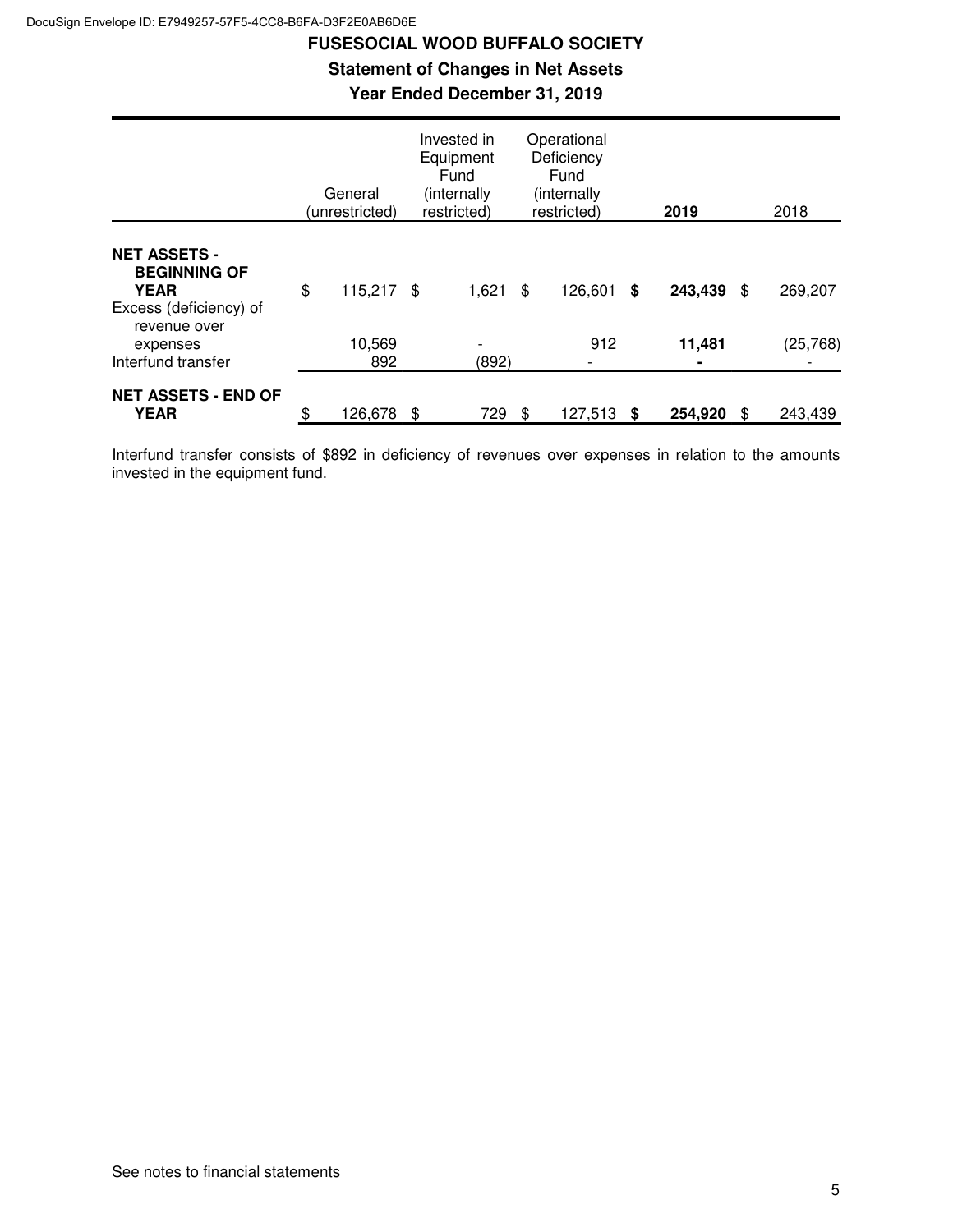## **Statement of Cash Flows**

## **Year Ended December 31, 2019**

|                                                                                                                                                                                                                                                                         | 2019                                                                                        |                | 2018                                                                                                        |
|-------------------------------------------------------------------------------------------------------------------------------------------------------------------------------------------------------------------------------------------------------------------------|---------------------------------------------------------------------------------------------|----------------|-------------------------------------------------------------------------------------------------------------|
| <b>OPERATING ACTIVITIES</b><br>Excess (deficiency) of revenues over expenses<br>Items not affecting cash:<br>Amortization of equipment                                                                                                                                  | \$<br>11,481<br>891                                                                         | $\mathfrak{F}$ | (25, 768)<br>1,981                                                                                          |
| Loss on disposal of equipment                                                                                                                                                                                                                                           |                                                                                             |                | 55,490                                                                                                      |
| Changes in non-cash working capital:<br>Contributions receivable<br>Accounts payable and accrued liabilities<br>Deferred contributions<br>Prepaid expenses<br>Goods and services tax payable<br>Wages payable<br>Employee deductions payable<br>Restricted term deposit | 12,372<br>7,126<br>(6, 151)<br>44,074<br>5,604<br>2,378<br>4,132<br>2,308<br>(91)<br>59,380 |                | 31,703<br>63,614<br>(17, 481)<br>(710, 983)<br>6,628<br>21,596<br>(41, 723)<br>9,799<br>(115)<br>(668, 665) |
| Cash flow from (used by) operating activities                                                                                                                                                                                                                           | 71,752                                                                                      |                | (636, 962)                                                                                                  |
| <b>INVESTING ACTIVITY</b><br>Proceeds on disposal of equipment                                                                                                                                                                                                          |                                                                                             |                | 12,370                                                                                                      |
| <b>INCREASE (DECREASE) IN CASH FLOW</b>                                                                                                                                                                                                                                 | 71,752                                                                                      |                | (624, 592)                                                                                                  |
| Cash - beginning of year                                                                                                                                                                                                                                                | 453,528                                                                                     |                | 1,078,120                                                                                                   |
| <b>CASH - END OF YEAR</b>                                                                                                                                                                                                                                               | \$<br>525,280                                                                               | \$             | 453,528                                                                                                     |
| <b>CASH CONSISTS OF:</b><br>Cash<br>Restricted cash                                                                                                                                                                                                                     | \$<br>412,973<br>112,307                                                                    | \$             | 342,042<br>111,486                                                                                          |
|                                                                                                                                                                                                                                                                         | \$<br>525,280                                                                               | \$             | 453,528                                                                                                     |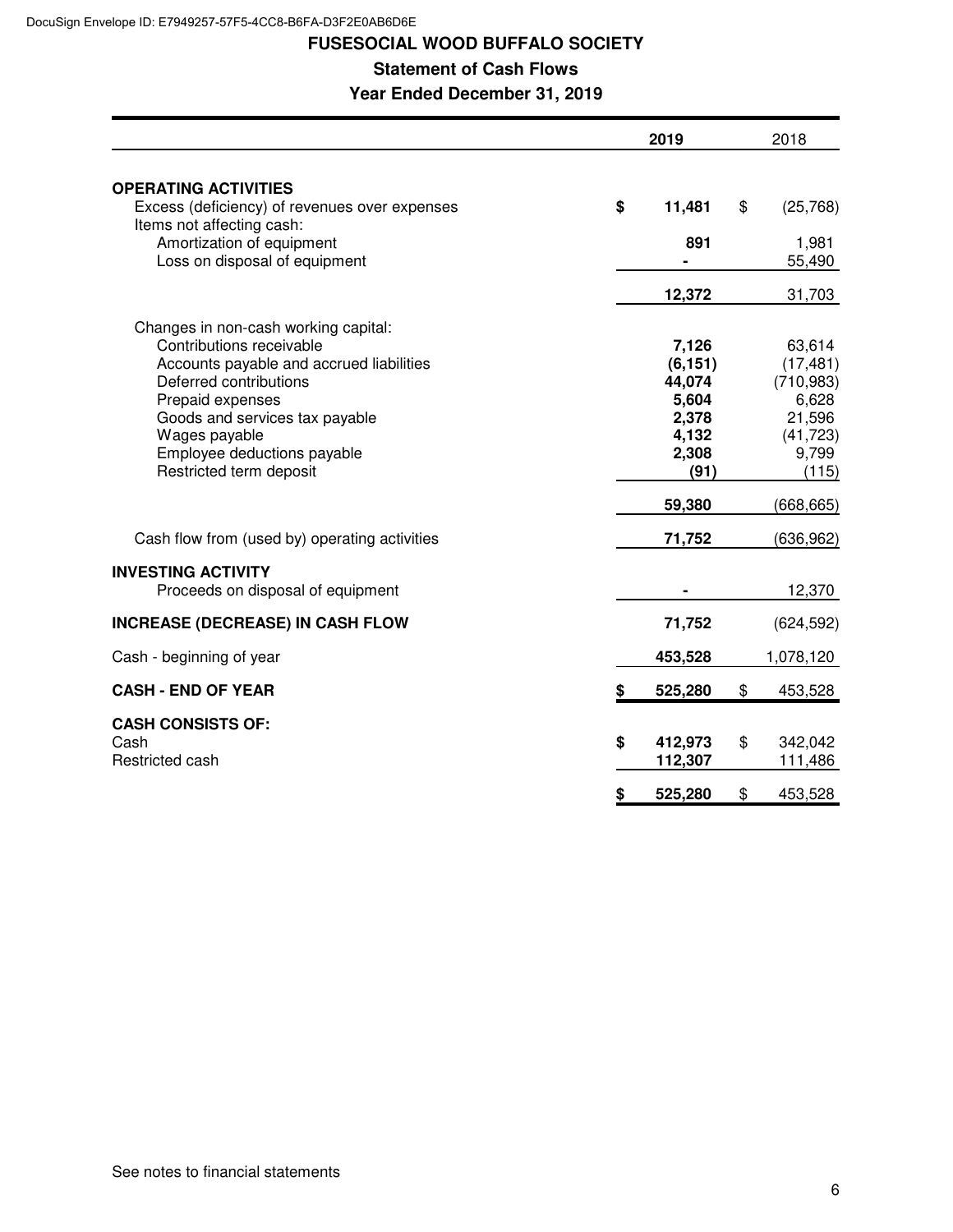## 1. PURPOSE OF THE ORGANIZATION

FuseSocial Wood Buffalo Society (the "Society") is a not-for-profit organization incorporated provincially under the Societies Act of Alberta in 1999. As a registered charity the Society is exempt from the payment of income tax under Section 149(1) of the Income Tax Act.

The Society strengthens the capacity of Wood Buffalo's social profit sector by providing backbone support that will enable individuals and organizations to meet the needs of a rapidly changing community. The focus of the Society includes increasing public awareness and support for social profit in the community of Wood Buffalo.

## 2. SUMMARY OF SIGNIFICANT ACCOUNTING POLICIES

#### Basis of presentation

The financial statements were prepared in accordance with Canadian accounting standards for notfor-profit organizations (ASNFPO).

#### Financial instruments

Financial instruments are recorded at fair value when acquired or issued. In subsequent periods, financial assets with actively traded markets are reported at fair value, with any unrealized gains and losses reported in income. All other financial instruments are reported at amortized cost, and tested for impairment at each reporting date. Transaction costs on the acquisition, sale, or issue of financial instruments are expensed when incurred.

#### Revenue recognition

FuseSocial Wood Buffalo Society follows the deferral method of accounting for contributions.

Restricted contributions are recognized as revenue in the year in which the related expenses are incurred. Unrestricted contributions are recognized as revenue when received or receivable if the amount to be received can be reasonably estimated and collection is reasonably assured. Endowment contributions are recognized as direct increases in net assets.

Investment income is recognized as revenue when earned.

Events and program fees are recognized as revenue when the events are held.

### Cash and restricted cash

Cash includes cash only. Restricted cash include amounts that are restricted for a specific use.

#### **Investments**

Short term investments, which consist primarily of GICs with original maturities at date of purchase beyond three months and less than twelve months. are carried at amortized cost.

Restricted investments include GICs held for other than current purposes and are valued at cost plus accrued interest. The carrying amounts approximate fair value.

(continues)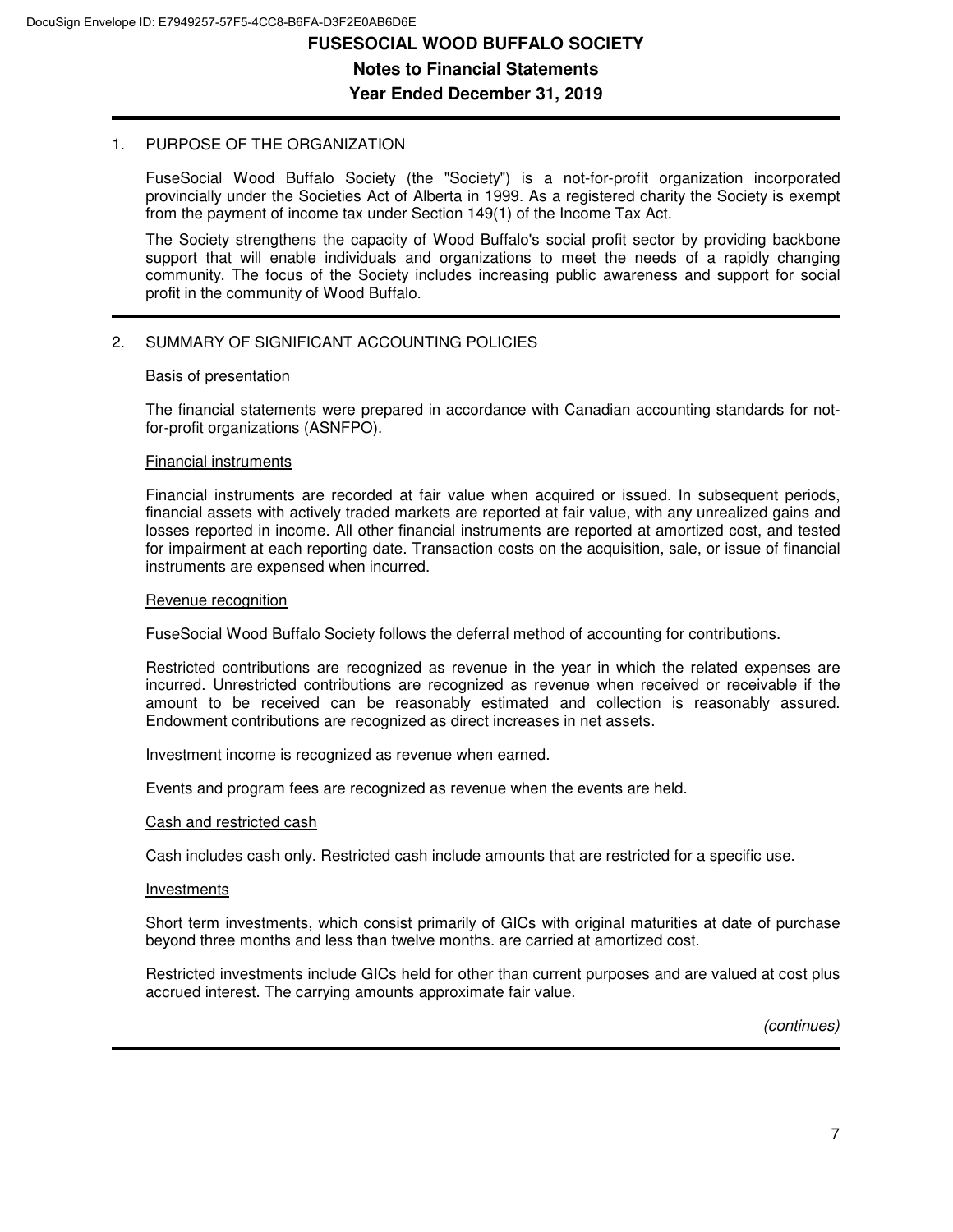## 2. SUMMARY OF SIGNIFICANT ACCOUNTING POLICIES (continued)

#### **Equipment**

Equipment is stated at cost or deemed cost less accumulated amortization and is amortized over its estimated useful life at the following rates and methods:

Computer equipment 55% declining balance method

The Society regularly reviews its equipment to eliminate obsolete items. Government grants are treated as a reduction of equipment cost.

Equipment acquired during the year but not placed into use are not amortized until they are placed into use.

#### Contributed services

The operations of the organization depend on the contribution of time by volunteers. The fair value of donated services cannot be reasonably determined and are therefore not reflected in these financial statements.

#### Measurement uncertainty

The preparation of financial statements in conformity with Canadian accounting standards for not-forprofit organizations requires management to make estimates and assumptions that affect the reported amount of assets and liabilities, disclosure of contingent assets and liabilities at the date of the financial statements and the reported amounts of revenues and expenses during the period. Such estimates are periodically reviewed and any adjustments necessary are reported in earnings in the period in which they become known. Actual results could differ from these estimates.

## 3. EQUIPMENT

|    |                                                                           | Cost |        | Accumulated<br>amortization |           | 2019<br>Net book<br>value |        | 2018<br>Net book<br>value |        |
|----|---------------------------------------------------------------------------|------|--------|-----------------------------|-----------|---------------------------|--------|---------------------------|--------|
|    | Computer equipment                                                        |      | 21,404 | \$                          | 20,675 \$ |                           | 729    | \$                        | 1,621  |
|    |                                                                           |      |        |                             |           |                           |        |                           |        |
| 4. | <b>RESTRICTED TERM DEPOSIT</b>                                            |      |        |                             |           |                           |        |                           |        |
|    |                                                                           |      |        |                             |           |                           | 2019   |                           | 2018   |
|    | Restricted term deposit (1 year Servus GIC @ 1%,<br>matures July 7, 2020) |      |        |                             |           | \$                        | 15,206 | \$                        | 15,115 |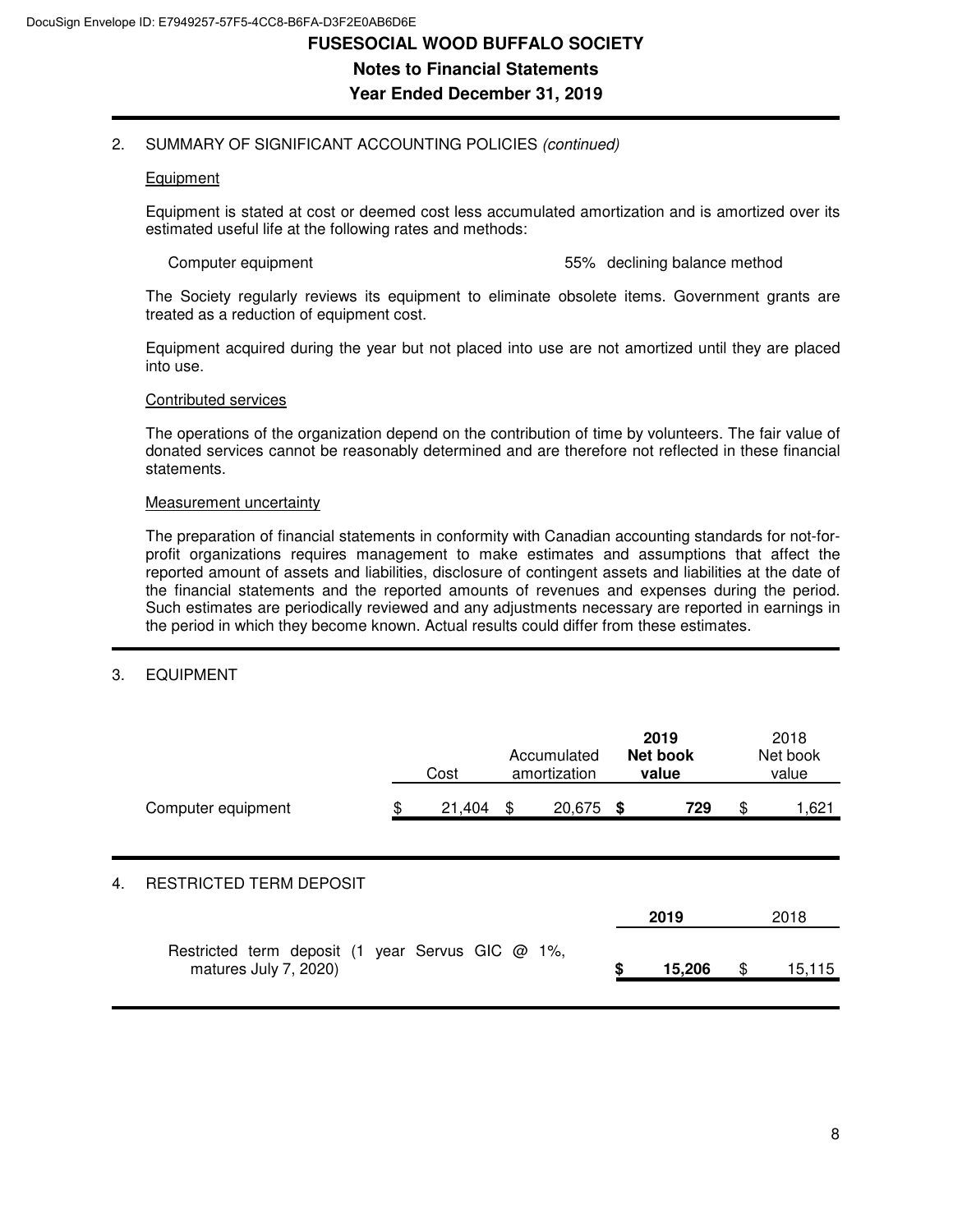## 5. OPERATIONAL DEFICIENCY FUND

The Society possesses a savings account and term deposit that are held for other than current purposes. Upon amalgamation in 2014, these funds were internally restricted in order to ensure the continuation of the Leadership Wood Buffalo program. Therefore, this accumulated surplus represented revenue and net assets in 2014 despite their presentation as deferred contributions. The current period financial statements display the change in presentation of this accumulated surplus subject to internal restrictions. In the 2018 period, the board approved a repurpose of these funds from preserving the Leadership Wood Buffalo program to now acting as the Society's long-term general reserve fund.

In the current period, the board approved \$10,000 to be used for investing in the collaboration work with the Wood Buffalo Community Foundation and United Way of Fort McMurray and Wood Buffalo.

## 6. DEFERRED CONTRIBUTIONS

Deferred contributions represents contributions received for specific purposes which have not been expended at year end.

|                                                                  |         |                 | Contributions   |               |
|------------------------------------------------------------------|---------|-----------------|-----------------|---------------|
|                                                                  |         | Contributions   | recognized as   |               |
|                                                                  | 2018    | received        | revenue         | 2019          |
| <b>Suncor Energy Foundation</b><br>Alberta Culture and Tourism - | \$      | \$<br>500,000   | \$<br>432,921   | \$<br>67,079  |
| <b>Enhanced Capacity</b><br><b>Wood Buffalo Community</b>        | 61,857  | 225,000         | 228,595         | 58,262        |
| Foundation                                                       |         | 41,300          |                 | 41,300        |
| The Canadian Red Cross Society<br>Leadership Wood Buffalo        |         | 178,017         | 149,814         | 28,203        |
| ('LWB')                                                          |         | 49,800          | 30,900          | 18,900        |
| Canadian Index of Wellbeing<br>Community Survey ("CIW")          |         | 38,071          | 19,820          | 18,251        |
| TimeRaiser Sponsorship                                           |         | 19,500          | 14,132          | 5,368         |
| United Way of Fort McMurray<br>The Canadian Red Cross Society    | 62,251  |                 | 56,914          | 5,337         |
| - CIW                                                            | 44,954  |                 | 42,012          | 2,942         |
| Regional Municipal Wood Buffalo<br>Canadian Association of       |         | 110,400         | 110,256         | 144           |
| Petroleum - CIW<br>Northern Lights Health                        | 20,000  |                 | 20,000          |               |
| Foundation - CIW                                                 | 20,000  |                 | 20,000          |               |
| United Way of Fort McMurray<br>and Wood Buffalo                  | 1,950   |                 | 1,950           |               |
| LWB Sana Elache Bursary                                          |         | 12,000          | 2,700           | 9,300         |
|                                                                  | 211,012 | \$<br>1,174,088 | \$<br>1,130,014 | \$<br>255,086 |
|                                                                  |         |                 |                 |               |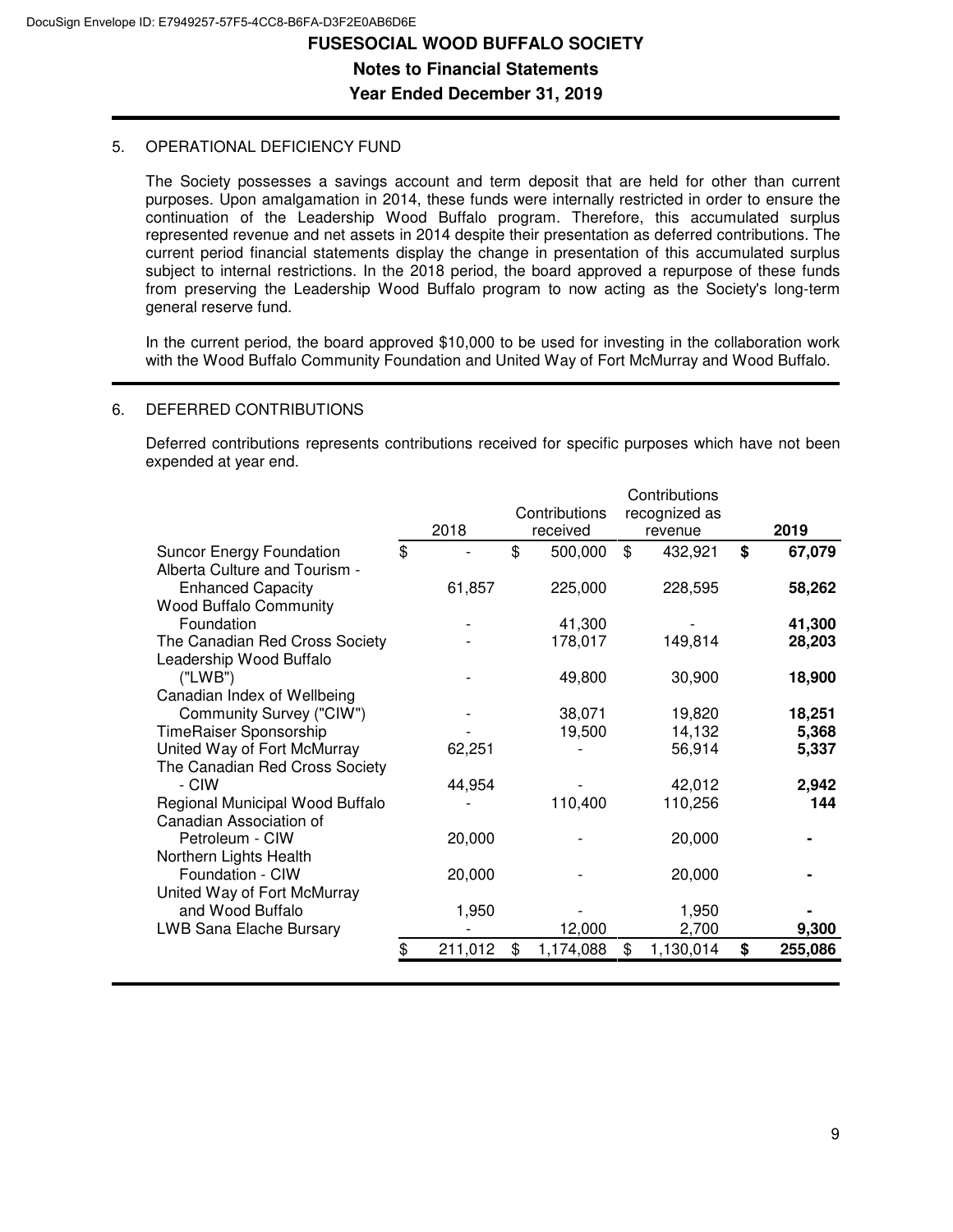## 7. LEASE COMMITMENTS

The Society has a long term lease with respect to its premises at the Redpoll Centre that expires on July 31, 2020. Monthly costs are \$4,021.09 with an annual increase on May 1st of 4% each year.

Future minimum lease payments as at December 31, 2019, are as follows:

2020 \$ 28,630

## 8. IN-KIND CONTRIBUTIONS

In the current year, the Society received in-kind contributions with a fair market value of \$9,447 (2018 - \$5,600).

### 9. FINANCIAL INSTRUMENTS

The Society is exposed to various risks through its financial instruments and has a comprehensive risk management framework to monitor, evaluate and manage these risks. The following analysis provides information about the Society's risk exposure and concentration as of December 31, 2019.

### Liquidity risk

Liquidity risk is the risk that an entity will encounter difficulty in meeting obligations associated with financial liabilities. The Society is exposed to this risk mainly in respect of its receipt of funds from its funders and other related sources, obligations under operating leases, accounts payable, and accrued liabilities.

### Market risk

Market risk is the risk that the fair value or future cash flows of a financial instrument will fluctuate because of changes in market prices. Market risk comprises three types of risk: currency rate risk, interest rate risk and other price risk. The Society is mainly exposed to interest rate risk.

### Interest rate risk

Interest rate risk is the risk that the value of a financial instrument might be adversely affected by a change in the interest rates. In seeking to minimize the risks from interest rate fluctuations, the Society manages exposure through its normal operating and financing activities. The Society is exposed to interest rate risk primarily through its restricted term deposit.

Unless otherwise noted, it is management's opinion that the Society is not exposed to significant other price risks arising from these financial instruments.

### 10. ECONOMIC DEPENDENCE

The Society's operations are supported primarily through funding obtained from the Suncor Energy Foundation. Revenue realized from the Suncor Energy Foundation represents 37% of the Society's total revenue (2018 - 55%). The current funding agreement will provide the Society with annual installments until the end of 2021. Should this organization substantially change their dealings with the Society, management is of the opinion that sustaining viable operations would be doubtful.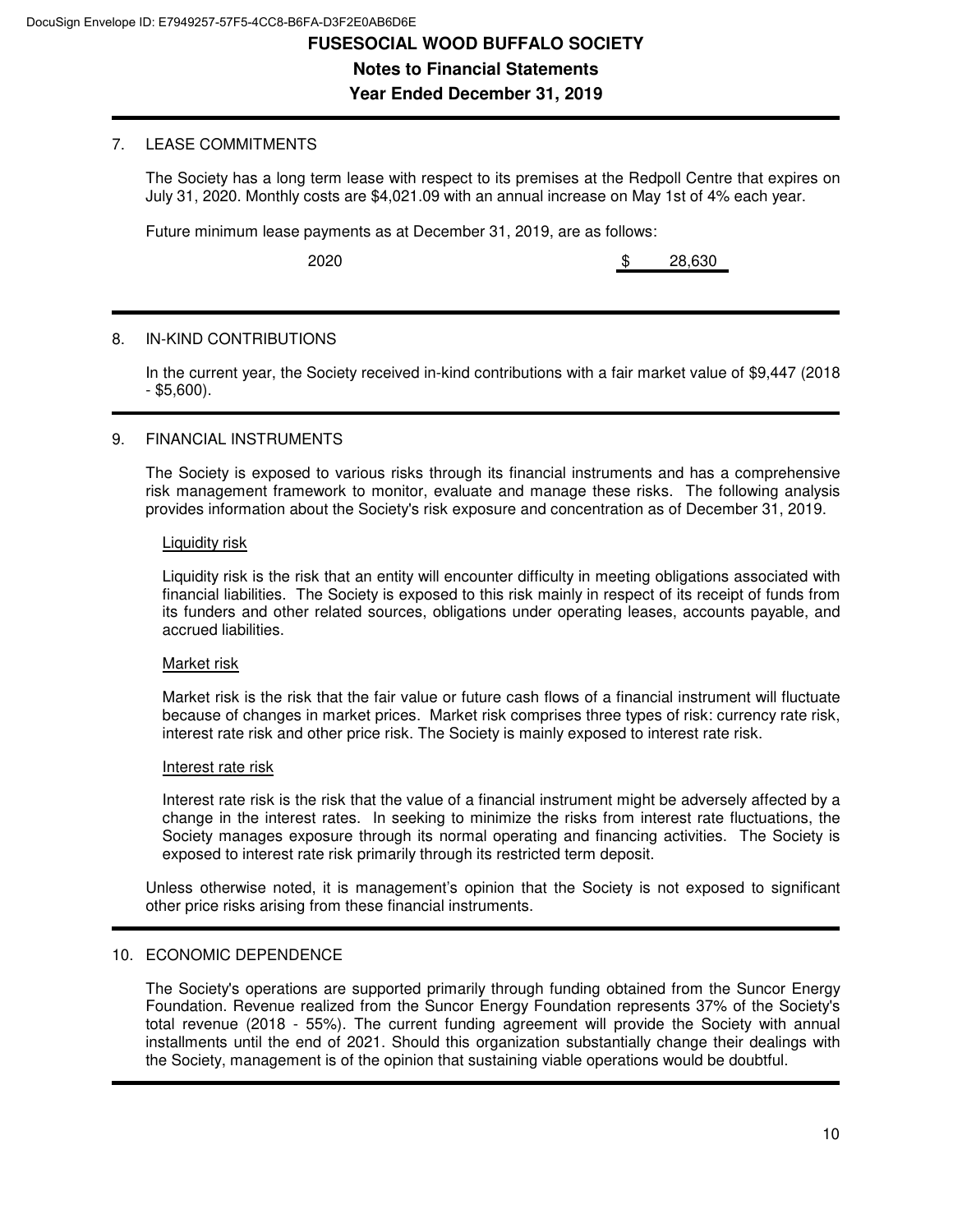## 11. SUBSEQUENT EVENT

In early March of 2020, the COVID-19 virus was declared a global pandemic. Business continuity, including supply chains and consumer demand across a broad range of industries and countries, could be severely impacted for months or more, as governments and their citizens take significant and unprecedented measures to mitigate the consequences of this pandemic. Management is carefully monitoring the situation and evaluating its options during this time. No adjustments have been made to these financial statements as a result of this uncertainty.

## 12. COMPARATIVE FIGURES

Some of the comparative figures have been reclassified to conform to the current year's presentation.